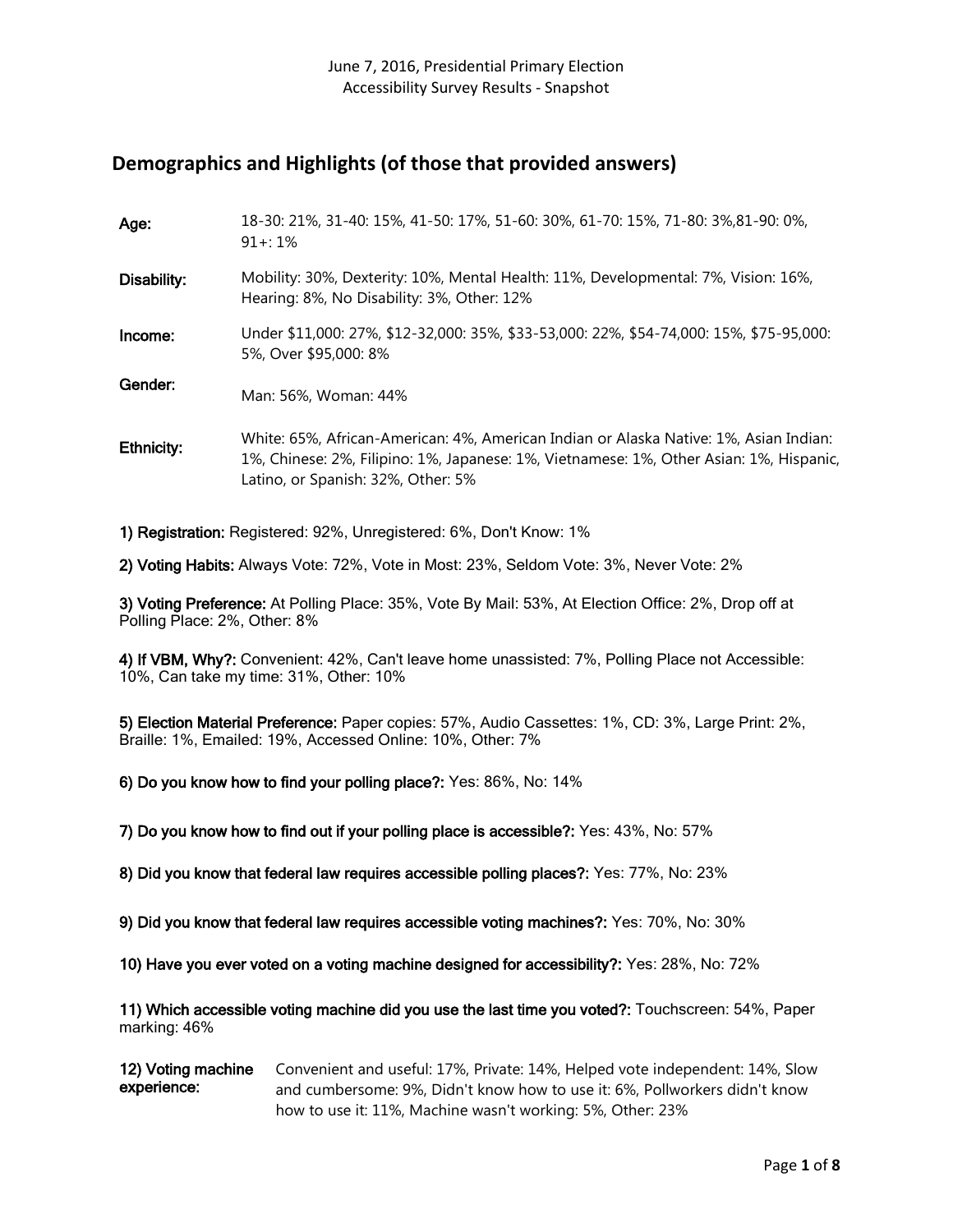# **Full Summary of Results**

Question 1: Are you registered to vote in the State of California?

| Yes               | 203 | 92% |
|-------------------|-----|-----|
| No                | 14  | 6%  |
| <b>Don't Know</b> | ┑   | 1%  |

Question 2: If you are NOT a registered voter, what are some of the reasons that prevent you from registering to vote? (check all that apply)

| Not a citizen                                         | ξ             | 11% |
|-------------------------------------------------------|---------------|-----|
| Don't know how to register to vote                    | 4             | 15% |
| Don't want to register to vote                        | $\mathcal{P}$ | 7%  |
| Don't have time to fill out a voter registration form | $\mathcal{P}$ | 7%  |
| Don't know where to get a voter registration form     | 2             | 7%  |
| I have a disability and need help to register         |               | 4%  |
| <b>Other</b>                                          | 13            | 48% |

Question 3: If you are registered to vote, please check the response that most closely describes how often you vote.

| I always vote when there is an election | 141 | 72% |
|-----------------------------------------|-----|-----|
| I vote in most elections, but not all   | 44  | 23% |
| I seldom vote                           | h   | 3%  |
| I never vote                            |     | 2%  |

Question 4: If you vote in all or most elections, how do you prefer to vote? Please check one response below.

| I prefer to vote at my polling place               | 68  | 35% |
|----------------------------------------------------|-----|-----|
| prefer to vote by mail                             | 103 | 53% |
| I prefer to vote in person at the elections office | 4   | 2%  |
| prefer to vote at an early election site           | 4   | 2%  |
| <i>i</i> ther                                      | 15  | 8%  |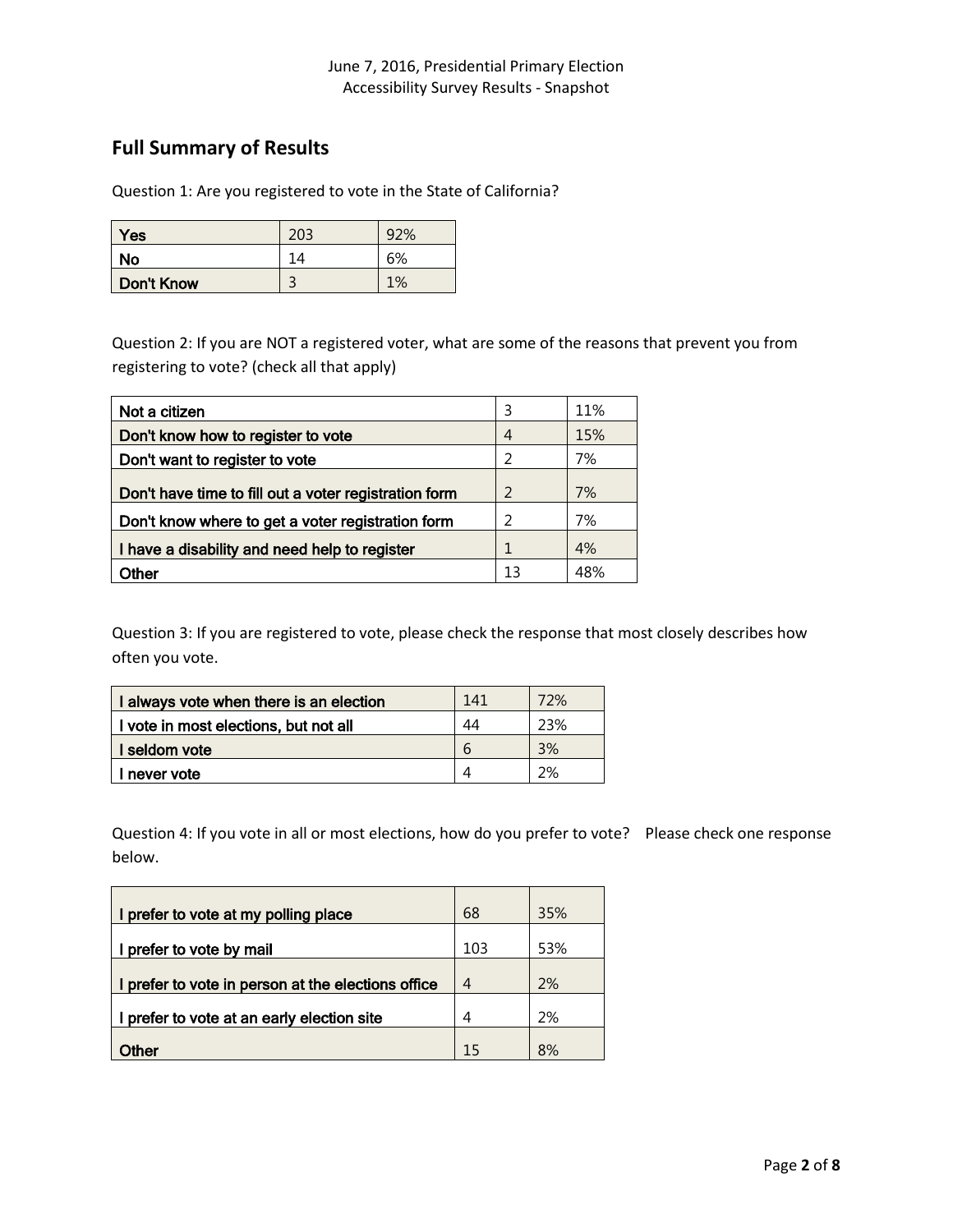Question 5: If you answered that you prefer to vote by mail, please check all of the following statements that apply.

| I prefer to vote by mail because it is more<br>convenient for me than voting at the polls      | 92 | 42% |
|------------------------------------------------------------------------------------------------|----|-----|
|                                                                                                |    |     |
| I prefer to vote by mail because I can't leave<br>my home unassisted                           | 16 | 7%  |
|                                                                                                |    |     |
| I prefer to vote by mail because I have a<br>disability and my polling place is not accessible |    |     |
| to me                                                                                          | 22 | 10% |
|                                                                                                |    |     |
| I prefer to vote by mail because I can take<br>more time with my ballot                        | 68 | 31% |
|                                                                                                |    |     |
|                                                                                                |    |     |
| ther                                                                                           | 22 | 10% |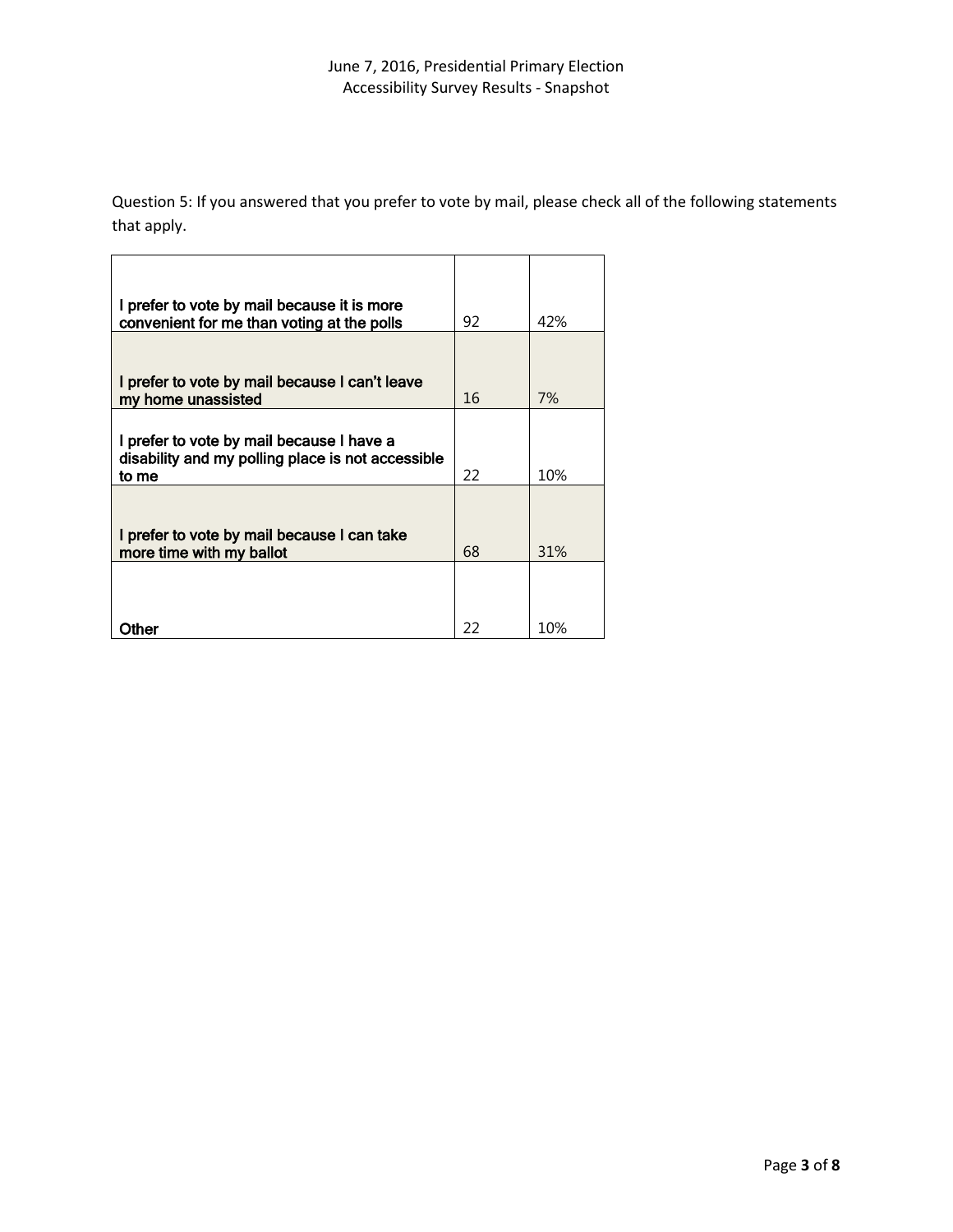Question 6: If you answered that you seldom or never vote, please check the statement that most closely describes why you seldom or never vote.

| I can't vote because I am not registered to vote                                                                            | 3              | 11% |
|-----------------------------------------------------------------------------------------------------------------------------|----------------|-----|
|                                                                                                                             |                |     |
| I can't vote because I don't know how to register to vote                                                                   | 3              | 11% |
|                                                                                                                             |                |     |
| I can't vote because registering to vote is not accessible to me because I<br>have a disability                             | 0              | 0%  |
|                                                                                                                             |                |     |
| I don't vote because I don't know anything about the candidates or<br>measures                                              | 4              | 15% |
|                                                                                                                             |                |     |
| I don't vote because information about voting, candidates and issues is not<br>accessible to me because I have a disability | 1              | 4%  |
|                                                                                                                             |                |     |
| I don't vote because the issues are complicated and I find it overwhelming                                                  | $\overline{2}$ | 7%  |
|                                                                                                                             |                |     |
| I don't vote because my polling place is not accessible to me because I<br>have a disability                                | $\mathbf{1}$   | 4%  |
|                                                                                                                             |                |     |
| I don't vote because voting machines haven't worked properly                                                                | 1              | 4%  |
|                                                                                                                             |                |     |
|                                                                                                                             |                |     |
| I don't vote because voting machines are not accessible for my disability                                                   | $\theta$       | 0%  |
|                                                                                                                             |                |     |
| I don't vote because voting machines are too complicated to use                                                             | 1              | 4%  |
|                                                                                                                             |                |     |
| I don't vote because voting by mail is not accessible to me because I have<br>a disability                                  | 0              | 0%  |
|                                                                                                                             |                |     |
| Other                                                                                                                       | 11             | 41% |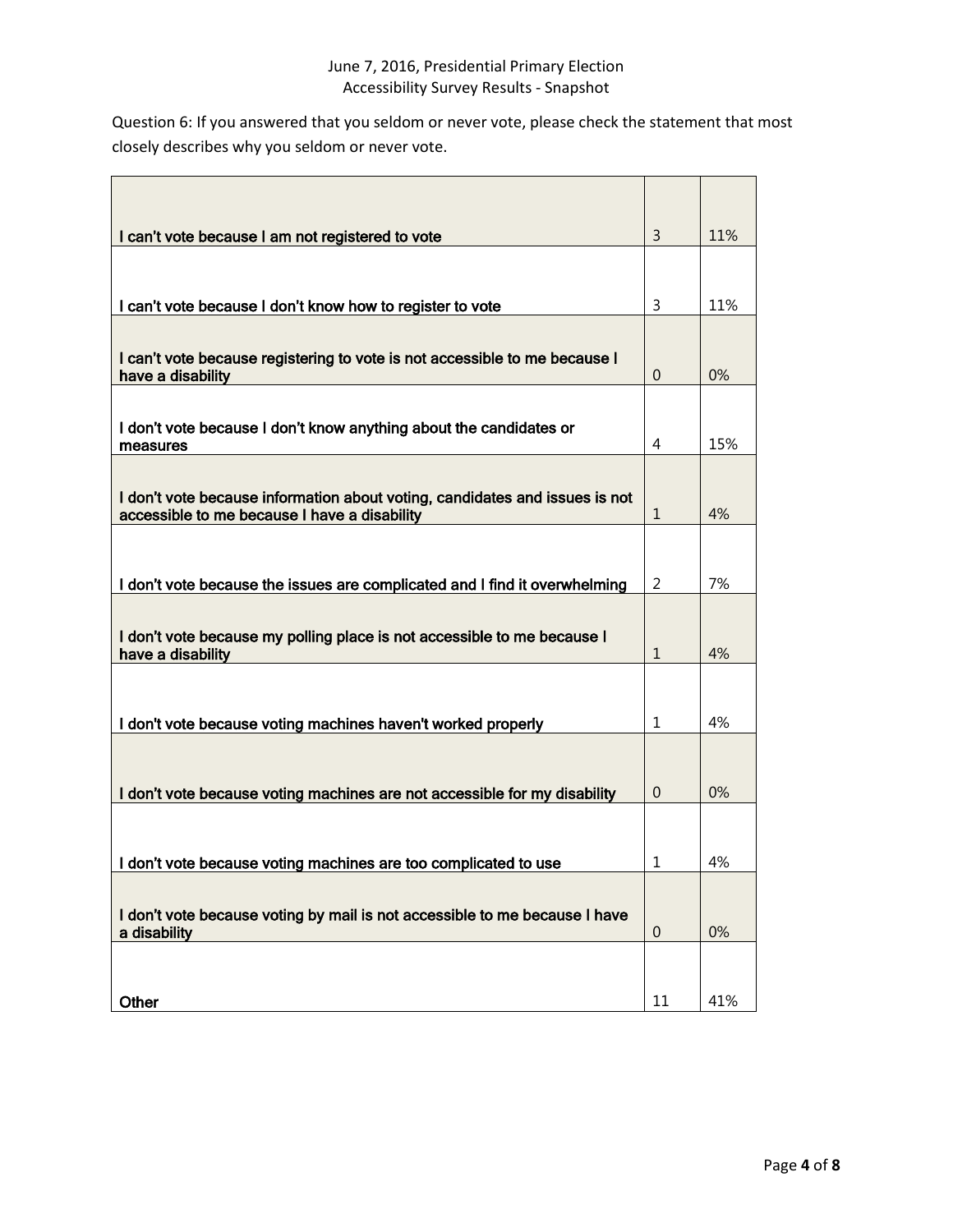Question 7: How do you prefer to receive your election materials?

| I like to have paper copies mailed to me                                                    | 109                      | 57% |
|---------------------------------------------------------------------------------------------|--------------------------|-----|
|                                                                                             |                          |     |
| I prefer to receive audio cassettes (if they are<br>available in that format)               | $\mathcal{P}$            | 1%  |
| I prefer to receive them on compact disc (CD)<br>(if they are available in that format)     | 6                        | 3%  |
| I prefer to receive them in large print (if they are<br>available in that format)           | 4                        | 2%  |
| I prefer to receive them in Braille (if they are<br>available in that format)               | $\overline{\phantom{0}}$ | 1%  |
| I prefer to have them emailed to me                                                         | 36                       | 19% |
| I prefer to access them on-line (via the internet,<br>if they are available in that format) | 19                       | 10% |
| Other                                                                                       | 13                       | 7%  |

Question 8: Do you know how to find out where your polling place is located?

L,

| Yes | 167 | 86% |
|-----|-----|-----|
| No  | 28  | 14% |

Question 9: Do you know how to find out if your polling place is accessible to voters with disabilities?

| <b>Yes</b> | 103 | 43% |
|------------|-----|-----|
| No         | ∩°  | 57% |

<u> 1980 - Jan Barnett, mars et al. (</u>

 $\overline{ }$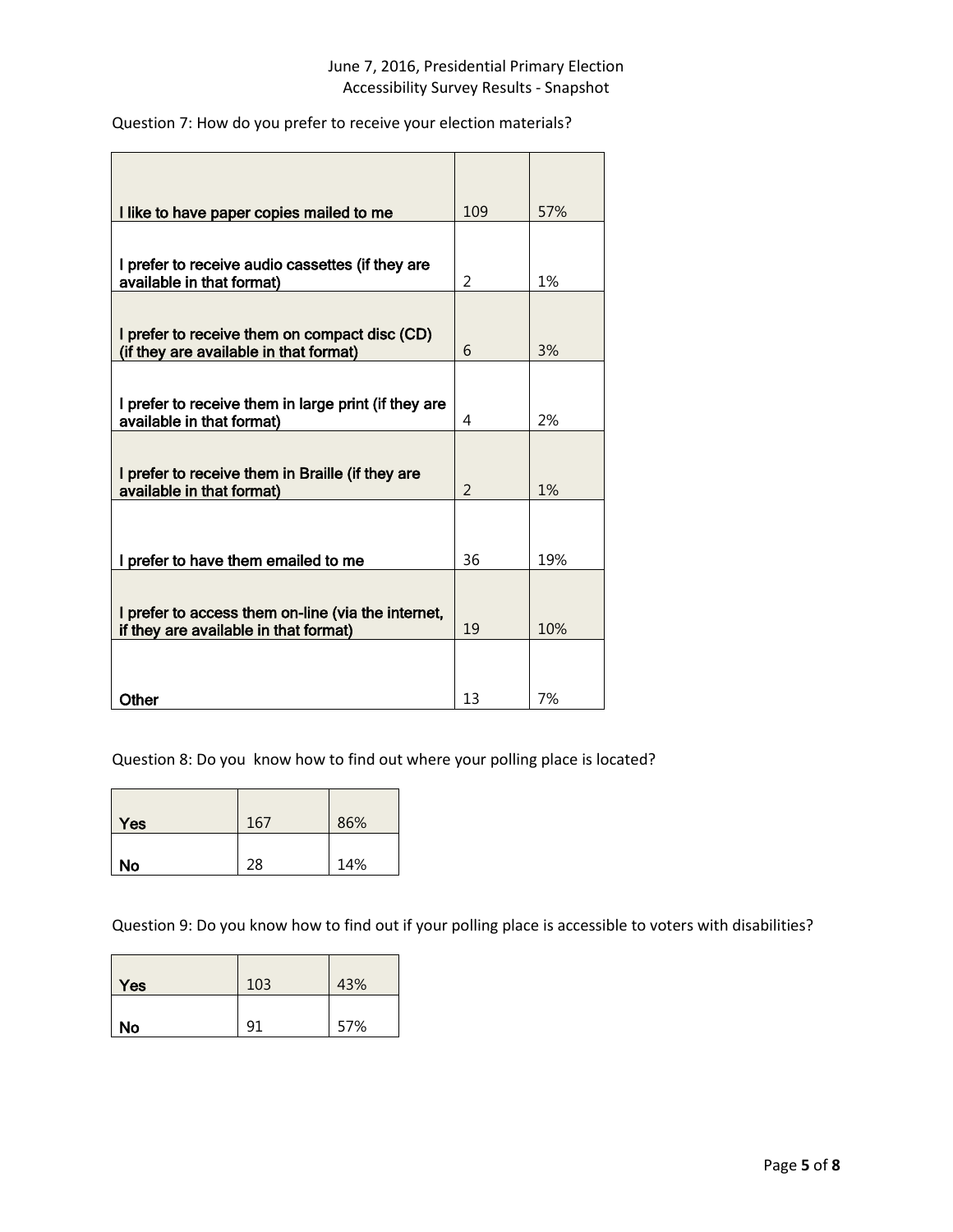Question 10: Did you know that federal law requires polling places to be accessible to voters with disabilities?

| Yes       | 148 | 77% |
|-----------|-----|-----|
| <b>No</b> | 45  | 23% |

Question 11: Did you know that federal law requires each polling place to have a voting machine that is accessible to voters with disabilities so that they can vote independently and privately?

| Yes       | 135 | 70% |
|-----------|-----|-----|
| <b>No</b> | 59  | 30% |

Question 12: Have you ever voted on a voting machine that was designed to be accessible for voters with disabilities?

| Yes       | 53  | 28% |
|-----------|-----|-----|
| <b>No</b> | 136 | 72% |

Question 13: Which accessible voting machine did you use the last time you voted at a polling place?

| Touchscreen voting machine          | 37 | 54% |
|-------------------------------------|----|-----|
|                                     |    |     |
| Machine that marked my paper ballot |    | 46% |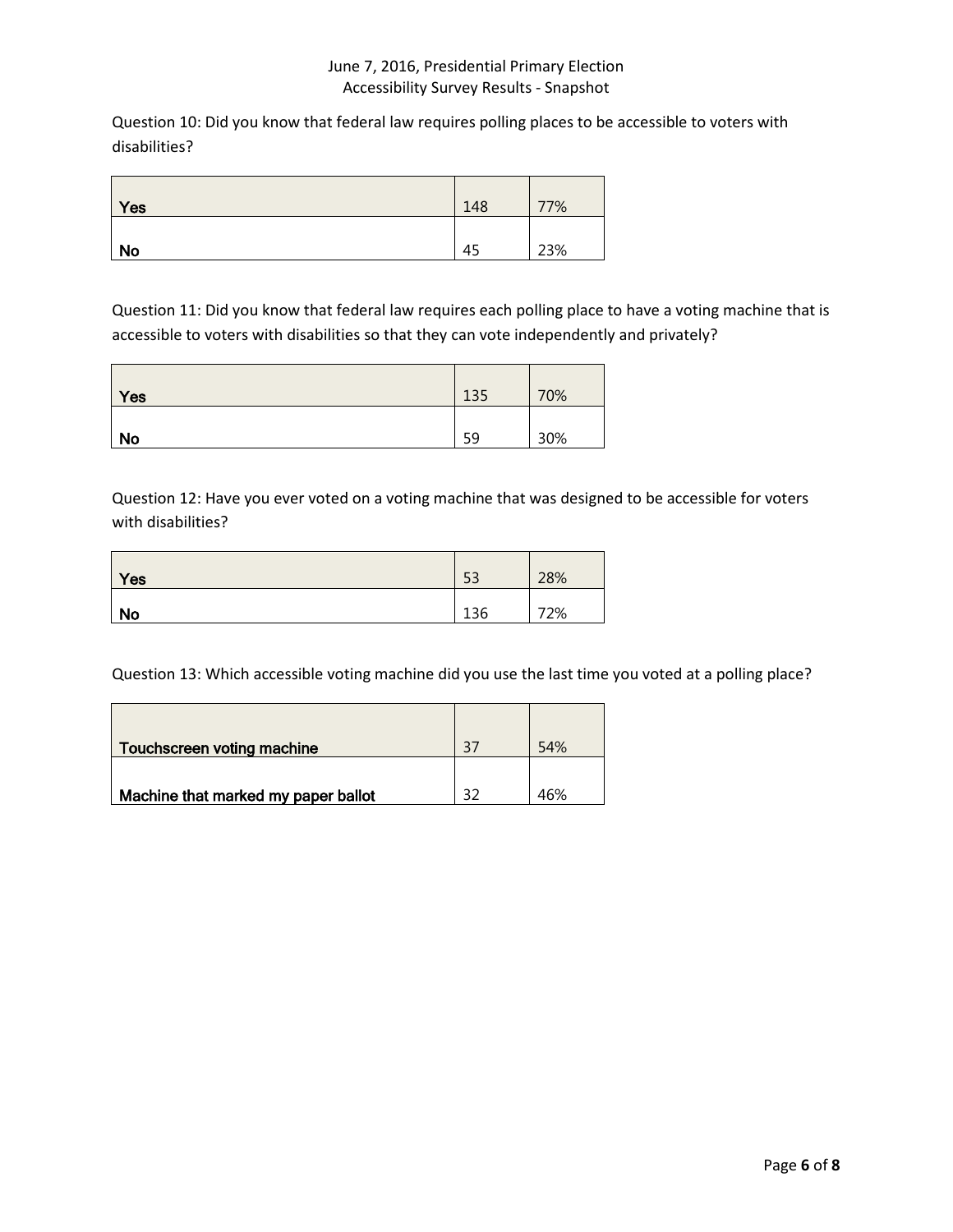Question 14: Describe your experience using the accessible voting machine. Please check all that apply.

| It was convenient and useful                | 31 | 17% |
|---------------------------------------------|----|-----|
| It helped me vote in private                | 26 | 14% |
| It helped me vote independently             | 26 | 14% |
| It was slow and cumbersome                  | 17 | 9%  |
| I didn't know how to operate it             | 11 | 6%  |
|                                             |    |     |
| Poll workers did not know how to operate it | 21 | 11% |
| It was not working                          | 9  | 5%  |
| Other                                       | 42 | 23% |

Question 15: What is your age range?

| 18-30       | 40 | 21% |
|-------------|----|-----|
| $31 - 40$   | 29 | 15% |
| 41-50       | 32 | 17% |
| 51-60       | 57 | 30% |
| 61-70       | 28 | 15% |
| 71-80       | 5  | 3%  |
| 81-90       | 0  | 0%  |
| 91 or older |    | 1%  |

Question 16: What type of disability do you have?

| Mobility - use a wheelchair or other mobility aid | 81 | 30% |
|---------------------------------------------------|----|-----|
| <b>Dexterity</b>                                  | 26 | 10% |
| <b>Mental Health</b>                              | 31 | 11% |
| Developmental or intellectual                     | 20 | 7%  |
| <b>Vision</b>                                     | 43 | 16% |
| Hearing                                           | 23 | 8%  |
| I do not have a disability                        | 7  | 3%  |
| Other                                             | 42 | 15% |